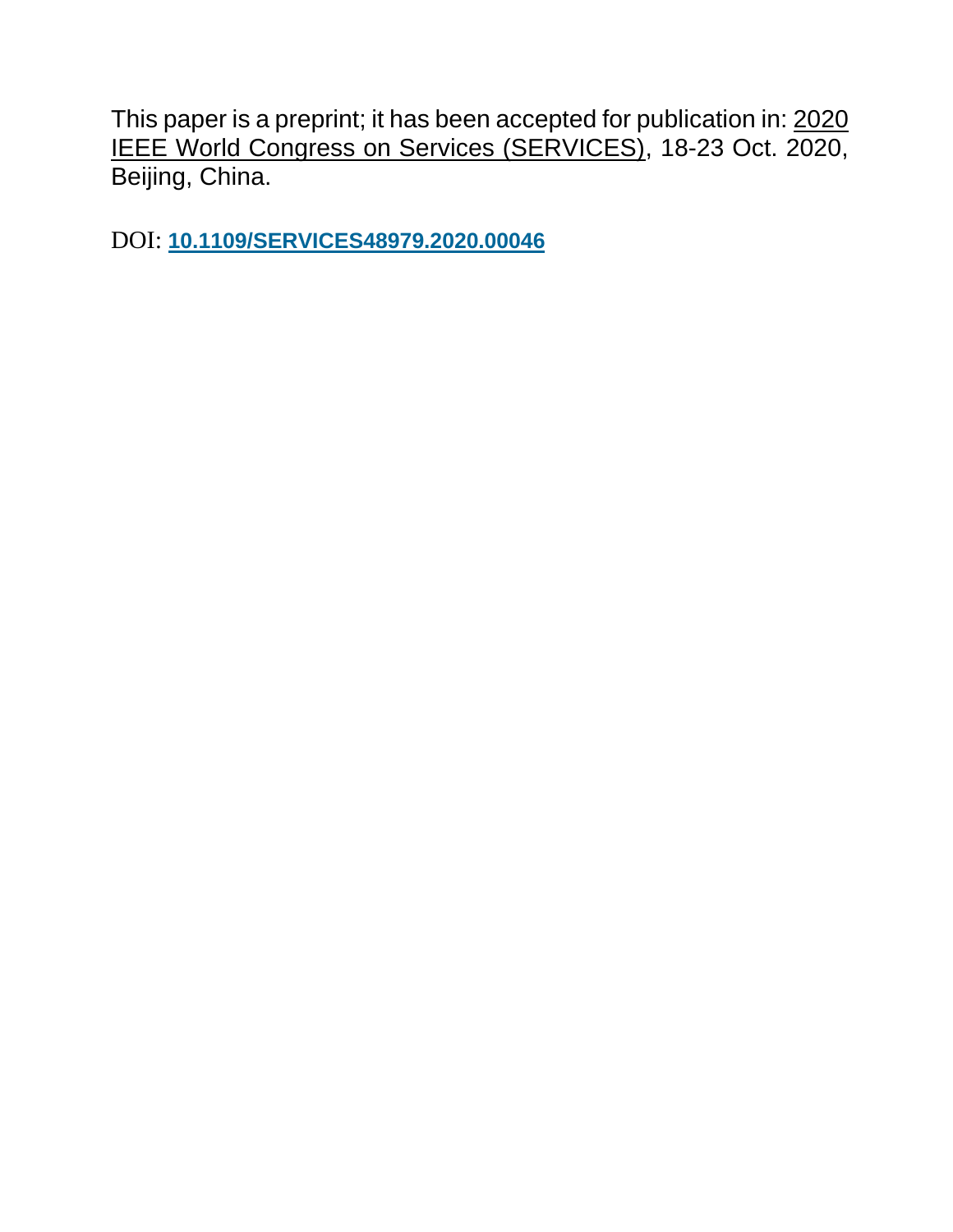# A Novel Approach to Detect Phishing Attacks using Binary Visualisation and Machine Learning

Luke Barlow<sup>∗</sup> , Gueltoum Bendiab*†* , Stavros Shiaeles*†* , Nick Savage*†*

<sup>∗</sup>CSCAN, University of Plymouth, PL4 8AA, Plymouth, UK

[luke.barlo](mailto:luke.barlow@students.plymouth.ac.uk)[w@students.plymouth.ac.uk](mailto:w@students.plymouth.ac.uk)

*†*Cyber Security Research Group, University of Portsmouth, PO1 2UP, Portsmouth, UK

[gueltoum.bendiab@port.ac.uk,](mailto:gueltoum.bendiab@port.ac.uk) [sshiaeles@ieee.org,](mailto:sshiaeles@ieee.org) [nick.sav](mailto:nick.savage@port.ac.uk)[age@port.ac.uk](mailto:age@port.ac.uk)

*Abstract***—Protecting and preventing sensitive data from being used inappropriately has become a challenging task. Even a small mistake in securing data can be exploited by phishing attacks to release private information such as passwords or financial information to a malicious actor. Phishing has now proven so successful; it is the number one attack vector. Many approaches have been proposed to protect against this type of cyber-attack, from additional staff training, enriched spam filters to large collaborative databases of known threats such as PhishTank and OpenPhish. However, they mostly rely upon a user falling victim to an attack and manually adding this new threat to the shared pool, which presents a constant disadvantage in the fight back against phishing. In this paper, we propose a novel approach to protect against phishing attacks using binary visualisation and machine learning. Unlike previous work in this field, our approach uses an automated detection process and requires no further user interaction, which allows faster and more accurate detection process. The experiment results show that our approach has high detectionrate.**

*Index Terms***—Phishing, machine learning, security, Spam, binary visualisation**

### I. INTRODUCTION

The Internet has become an integral part of our daily activities; from communicating through social networking sites and emails to banking, studying and shopping, the Internet has touched every aspect of our life [1]. According to [2], easier access to computers, higher availability of 3G and 4G networks and the increased use of smartphones has given people the opportunity to use the internet more frequently and with more convenience. However, the increasing use of the internet has created varied opportunities to spread social engineered attacks that are designed to compromise personal information for criminal purposes [3]. Phishing has been purported as one of the greatest attack vectors that is causing great harm to online services and data security [3, 4]. This cyber-security threat attempts to trick internet users into revealing their private information such as passwords or financial account credentials, usually for the purpose of theft [3, 5].

Social engineering is the core of all phishing attacks, whether targeted or random [5]. This mechanism leads the victim to perform certain actions, such as submitting personal data directly to a malicious actor or executing malicious software that indirectly submits the data to the malicious actor without the victim knowing [4, 5]. Social engineering can

manifest in the form of an email (spoofed email) or a clone of a legitimate website, so that the victim will not be able to differentiate between phishing and legitimate webpages. In addition, the attacker can use key phrases to emphasize the sense of urgency for the victim, for example," You MUST complete this account check NOW". This fear tactic leads the victim to click on a malicious link or fill out a form on the phishing site. According to the PhishLabs report [6], 255,065 unique phishing attacks were found worldwide in the third quarter of 2018, where 83.9 % of attacks targeted credentials for financial, email, cloud, payment, and SaaS services. PhishLabs affirm that this global impact of phishing attacks will continue to increase and therefore requires more efficient anti-phishing techniques to handle new and emerging phishing patterns [6]. In recent years, great effort has been directed to curb the effectiveness of phishing. A variety of approaches has been proposed including additional staff training, enriched spam filters, and large collaborative databases of known threats such as PhishTank and OpenPhish. Whilst these methods have proved effective in raising the awareness of this common cyber threat, they only have the ability to handle known phishing patterns, when a user falls victim to an attack, they manually added this new threat to the shared pool and thus leave internet users prone to new phishing attacks. However, phishers are not static in their activities; they change their mode of operation frequently to stay undetected and bypass existing techniques. When paired with the fact that cyber security is known as a reactive industry, this presents a constant disadvantage in the fight back against changing phishing patterns.

In this paper, we aim to address the aforementioned limitations by proposing a novel approach against phishing attacks using binary visualisation and machine learning. Combining the threat of phishing with machine learning and image recognition allows users to input previously unknown suspect websites and gain a better understanding of the threat in a faster time. The main contribution of this paper is an automated detection of phishing websites. As the system does not rely on multiple user verification, a faster blacklisting process can be achieved, which reduces the time for potential victims to access the link.

The remainder of this paper is organized as follows. Section 2 gives an overview of existing phishing detection techniques, their advantages and drawbacks. In Section 3, we present the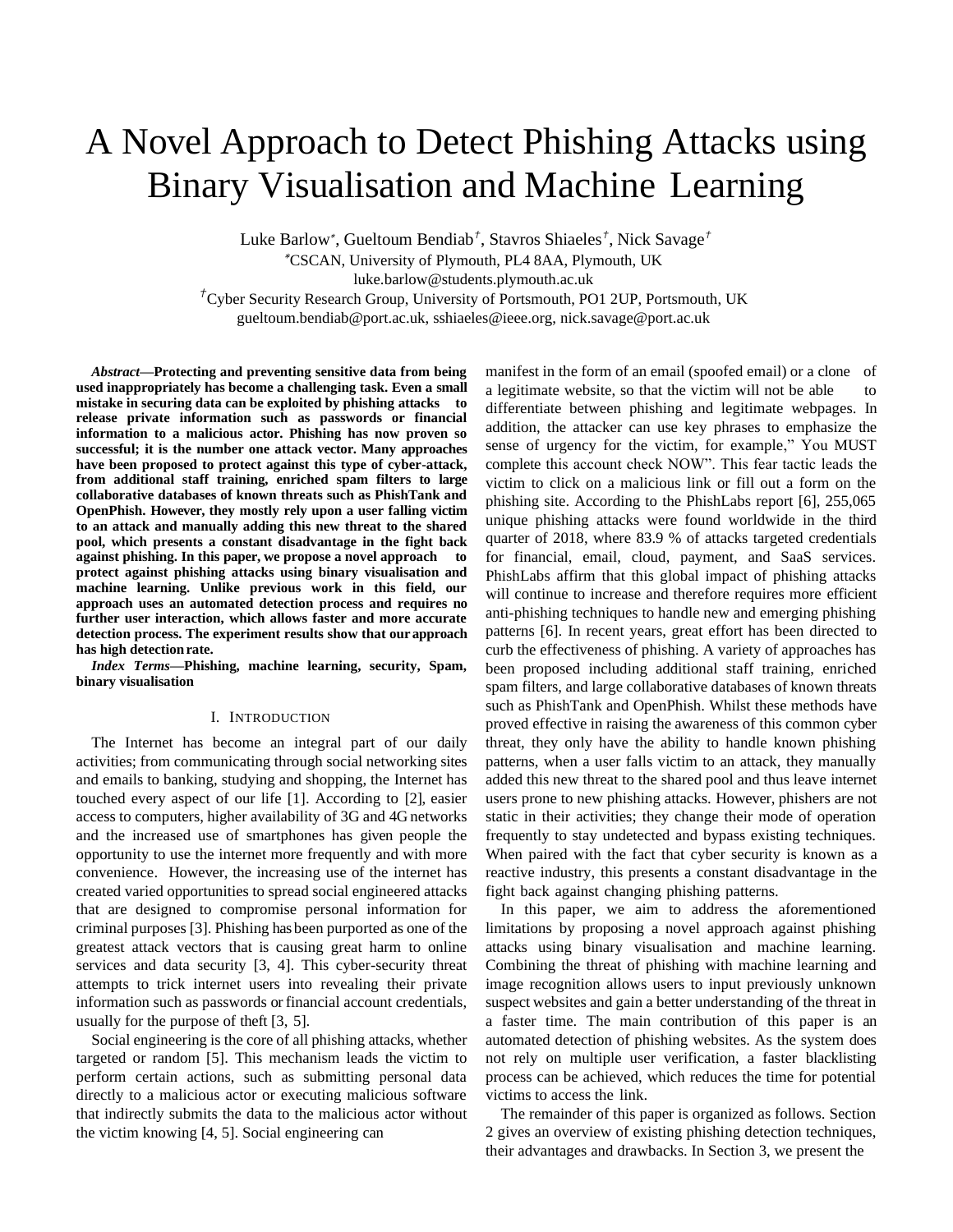methodology of the proposed method using binary visualisation and machine learning. Section 4 presents experiment results and analysis. Finally, Section 5 concludes the paper and presents future work.

### II. RELATED WORK

Over time a wide variety of approaches have been proposed to counter the ever-persistent threat of phishing in both commercial and public domains. These approaches can be classified into two main categories: user training approaches and software classification approaches [7]. Training approaches aim at raising the ability of end-users to identify phishing attacks [7, 8], which could reduce their susceptibility to falling victim to phishing attacks [8]. While classification approaches are typically designed to classify phishing and legitimate web pages on behalf of the user in an attempt to tackle issues of the human error and ignorance [7].

In this section, we focus primarily on the anti-phishing approaches that contributed to the field of phishing attack detection. Under this context, many studies based on Blacklists and Whitelists have been proposed such as Google Safe Browsing API [9], PhishNet [10], DNS-Based Blacklists and Whitelists [11], and Automated Individual White-List (AIWL) [12]. Blacklists are frequently updated lists of previously detected phishing attacks. Whitelists are lists of addresses that are considered" safe". These approaches generally have lower false positive rates [13], however, they are not efficient to protect against new phishing attacks as non-blacklisted phishing sites are not recognized [7, 13]. A study in [13] found that blacklists are only able to detect 20% of zero-hour phishing attacks, where 63% of them were blacklisted after 12 hours. However, phishing attacks are mainly performed over short periods of time. In order to avoid the blacklist draw- backs, various heuristics-based solutions have been proposed [14]. Heuristics-based approaches use the different types of characteristics that can be found in phishing attacks to define heuristics tests.

Netcraft [15] is an example of anti-phishing systems that uses heuristic methods to detect phishing attacks, with 95% accuracy. However, it is very time-consuming, even for a small dataset. SpoofGuard [16] examines phishing signatures via a list of heuristics including seen domains, URL obfuscation, nonstandard port numbers, etc. Heuristics found in the HTML content are weighted against a defined threshold value. If the weighted sum of the heuristics exceeds the defined threshold, an alarm is raised. This approach has achieved a spoof detection accuracy rate of 93.5% [17]. EarthLink toolbar [18] is a hybrid solution based on a blacklist as well as some heuristics such as the domain registration information, with 90.5% overall accuracy [17]. These solutions are more effective than blacklisting to differentiate legitimate from phishing sites. However, they are not 100% accurate since they produce low false negatives. In fact, heuristics are not guaranteed to always exist in phishing attacks, which increases the risk of misclassifying legitimate emails or websites.

Visual similarity techniques are also very useful for effectively detecting phishing websites since the phishing website is very similar to the corresponding legitimate website. These approaches compare the phishing website with the corresponding legitimate website, by using different features such astext format, HTML tags, Cascading Style Sheets (CSS) and images. If the resemblance is greater than the predefined threshold value, then it is declared phishing [19]. Phishzoo [20] was the first anti-phishing solution that was based on a visual similarity technique paired with a whitelist. This technique uses a database as a whitelist to store profiles of trusted websites. The currently visited website is analysed by matching their URL, SSL certificates, and webpage contents against stored profiles, which is an advantage over blacklistbased approaches. If the SSL certificates or addresses do not MATCH, then PhishZoo will identify the loaded website as" phishing". The main drawback of Phishzoo is the presumption that most phishing websites are simply copies of real websites. Thus, if a phishing website does not look like it is imitated (by changing the size for example), PhishZoo will prompt the user to build a new profile for that website in the whitelist.

Machine learning-based solutions try to analyse the available information of websites or webpages, by extracting static or dynamic features, and training a prediction model on a set of training data of both phishing and legitimate web pages. There is a rich family of machine learning algorithms in literature, which can be used for solving phishing detection. Authors in [21] have proposed a Neuro-Fuzzy approach to detect phishing websites, which is a combination of Fuzzy Logic and neural network. The proposed approach uses five tables of features as input of the neuro-fuzzy system including legitimate site rules, user-behaviour profile, URL information from Phishtank, etc. Then," if then rules" are generated via the neuro-fuzzy system to detect phishing. According to the tests, this approach has achieved 98.5% overall average accuracy. CANTINA+ [22] is another machine-learning framework for detecting phishing websites. This framework exploits the HTML Document Object Model (DOM), search engines and third-party services with machine learning for classification of normal and phishing sites. The classification uses a set of 15 features including IP address, page rank, embedded domain, number of dots in URL, etc. In this framework, two filters were used to increase the rate of true positives and decrease the rate of false positives. CANTINA+ achieved over 92% TP on unique phishing URLs and over 99% true positive on near- duplicate phishing URLs, and about 1.4% false positive with 20% training phish with a two-week sliding window. However, this approach suffers from performance issues due to the delay in querying from search engine.

PILFER [23] is another machine-learning approach that is proposed to detect phishing emails. In this approach, the tenfold cross-validation and random forest techniques were used for classification, support vector machines (SVM) were used for training and testing the dataset, and ten features were used to represent emails including IP-based URLs, non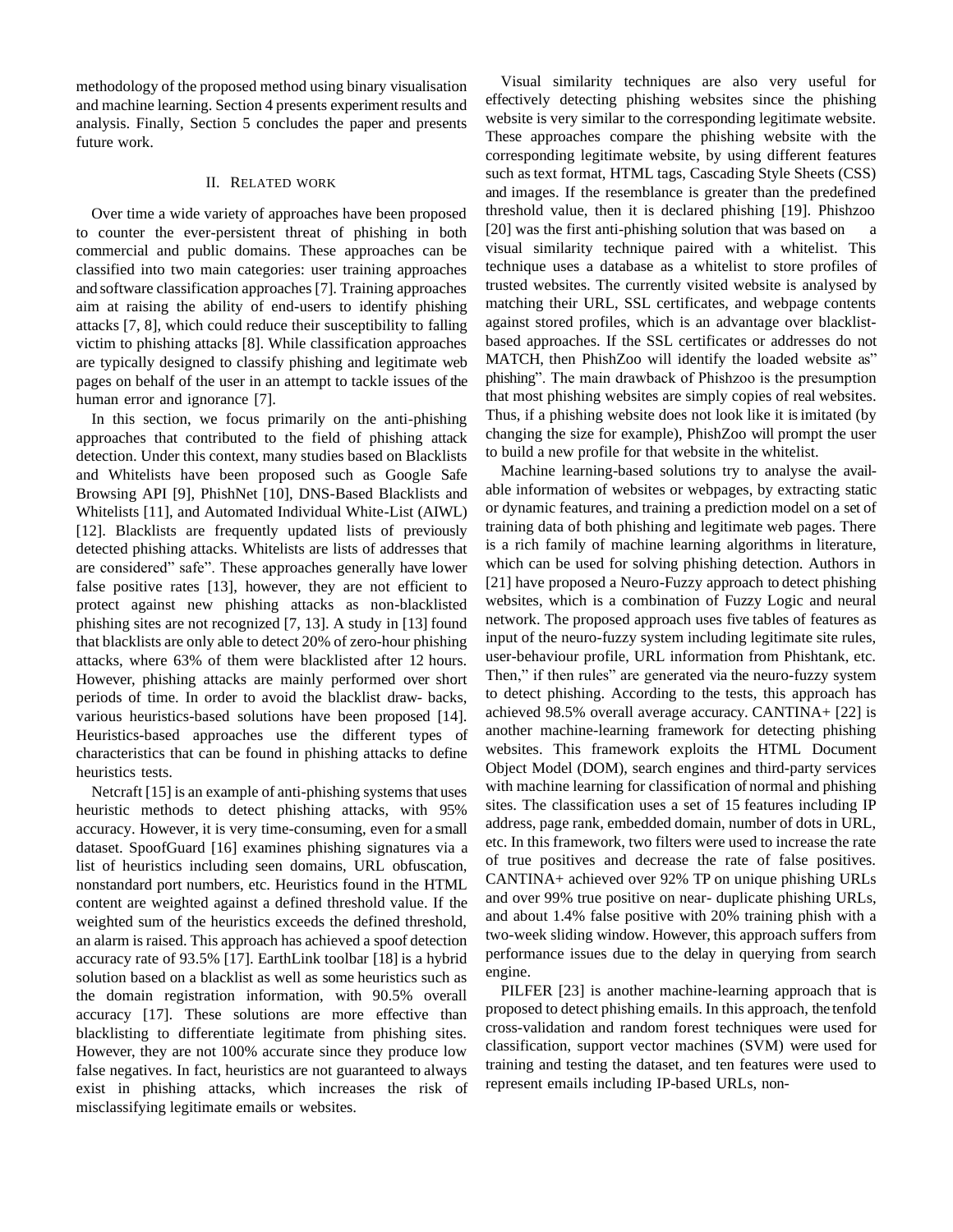**Model Training** 



Fig. 1. Overview of the proposed approach.

matching URLs, HTML emails, number of domains, number of dots, etc. PILFER gives about 95% accuracy, but the false positive and false negative rates show that a substantial number of emails are not well classified. Moreover, many of the features cannot be extracted from old emails as the phishing sites are short-lived. In recent work [30], the author proposed a machine learning approach to detect phishing from URLs. the approach was implemented by using seven different machine learning algorithms, as Decision Tree, Adaboost, K-star, kNN(n=3), Random Forest, SMO and Naive Bayes, and different number/types of features as Natural Language Processing (NLP) based features, word vectors, and hybrid features. According to experimental results, it is concluded that the NLP based features have better performance than word vectors with an average rate of 10.86%. Additionally, the use of NLP based features and word vectors together also increases the performance of the phishing detection system with the rates of 2.24% and 13.14% according to NLP based features and the word vectors respectively.

In summary, most of the proposed solutions have two main issues; the first is the need for a fast access time for real-time environments and the second is the need for a high detection rate. Black-list-based solutions have fast access time, but they suffer from low detection rates, while heuristics-based and machine-learning based solutions have high detection rates but suffer from the low access time. In this paper, we aim to tackle these two main issues by combining the phishing threat with binary visualisation and machine learning. This combination can lead to faster access time with high accuracy as shown in [24]. In [24], binary visualisation and machine learning were used for malware classification with promising results. To our best knowledge, our work is the first to provide a scheme based on binary visualisation and machine learning for phishing detection. The details of the proposed system are provided in the following sections.'

# III. APPROACH OVERVIEW

In this section, we will discuss our proposed phishing detection system. As shown in Figure 1, the proposed system consists of two stages, the learning stage, and the detection stage. In the first stage, the samples and the topological structure of the machine learning TensorFlow is built, while in the second stage the submitted URLs are tested against the samples in the database to perform classification. Our approach relies on visualizing scraped HTML files onto 2D images, which are then processed by the TensorFlow that analyses them against its training modules, to distinguish between legitimate and phishing websites.

URLs passed through the system are recorded in a database, thus, each URL submitted by the user is tested to check or duplicates (*see* Figure 1). This helps in increasing the system overall performance as it could avoid the binary image reproduction process, which is a time-consuming process. If the submitted URL does not exist in the database, the system would automatically scrape the HTML code from the corresponding websites and store it in a string format. The automation of scraping the web page protects users from having to visit the potential phishing page and removes the risk of droppers and browser exploits. In addition, it prevents the user from viewing potentially inappropriate content that may be found on unknown or hacked websites. Once the website source code is scraped and stored, the corresponding binary file is passed to the image creation module, where the image visualisation method Binvis is used to convert the binary files into 2D images. Then, created images are analysed using the neural network TensorFlow to perform classification.

# *A. Binary visualisation*

As aforementioned, once the system scrapes and stores a target website 's source code, it then transfers it into BinVis for the RGB image creation process. Binvis is a binary data visualization tool that converts the contents of a binary file to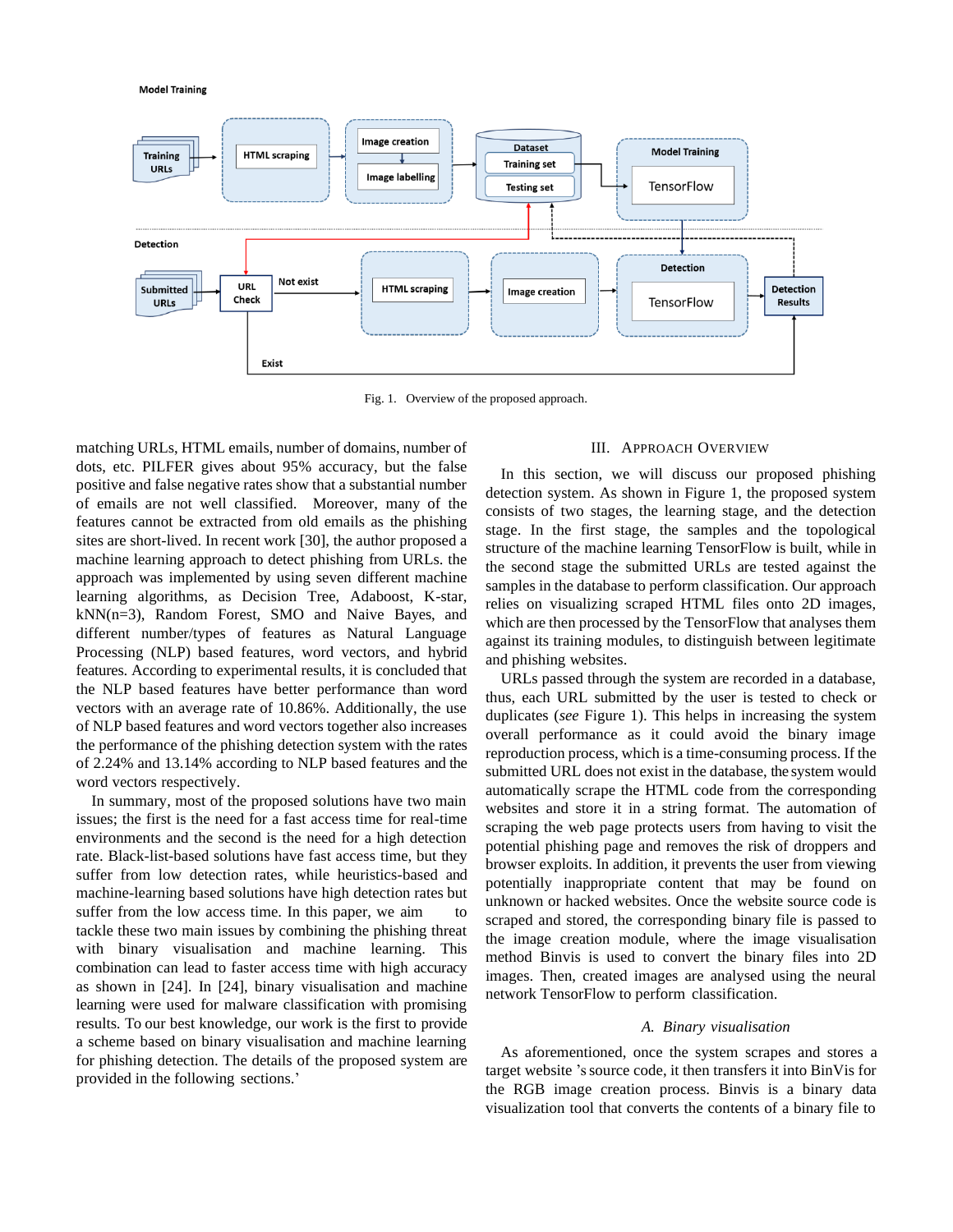another domain that can be visually represented (typically a two-dimensional space) [25]. This tool takes individual characters from the created string in the previous step, translates them to a binary state and then converts them to RGB values (*see* Figure 2). Binvis divided the different ASCII characters into the following classes of colours;

- *•* Printable ASCII characters are assigned a blue colour.
- *•* Control characters are assigned a green colour.
- *•* Extended ASCII characters are assigned a red colour.
- *•* Null and (non-breaking) spaces are respectively represented by black (0x00) and white (0xFF) colours.



Curve method.

# Fig. 2. Image Generation Process.

The final output of Binvis is an image with a pre-set size of 128 pixels. Figure 3 and Figure 4 show respectively Binvis images for a legitimate and a Phishing PayPal Login web page. The images were created using The Hilbert space-filling curve clustering algorithm [26], which overcomes other curves in preserving the locality between objects in multi-dimensional spaces [24, 26]. This helps to create much more appropriate RGB images for the machine learning classification process. Positive results can be concluded from Figure 3 and Figure 4 as differences between a legitimate site and its phishing counterpart were clear and apparent. The legitimate site has a more detailed RGB value because it would be constructed from additional characters sourced from licenses, hyperlinks, and detailed data entry forms. Whereas the phishing counterpart would generally contain a single or no CSS reference, multiple images rather than forms and a single login form with no security scripts. This would create a smaller data input string when scraped.



Fig. 3. Legitimate PayPal Login page.



Fig. 4. Phishing PayPal Login page.

# *B. Image Recognition Classifier*

In order to detect phishing pages, the machine-learning algorithm TensorFlow is used to analyse and classify the Binvis images against its in-depth training. TensorFlow is flexible and it has been used for deploying machine learning systems into production across several areas of computer science, including image recognition, computer vision, robotics, information retrieval, natural language processing and geographic information extraction [27]. Its excellent image recognition ability makes it more appropriate for this application than other similar models. In fact, it could easily detect differences between the images, including differences that the human eye could not detect. TensorFlow takes as input the images produced in the previous steps to perform the classification.

For speed of testing, the convolutional neural network MobileNet [28] is employed for the retraining element. This can greatly minimize the time and space for phishing websites classification.

## IV. IMPLEMENTATION AND RESULTS

In this section, we will discuss implementation details and results of the experiments carried out over our approach in order to demonstrate its effectiveness and reliability. Especially, accuracy metric (A) was used to analyse the results and evaluate the overall performance of our approach.

$$
A = \frac{TP + TN}{TP + FP + TN + FN} \quad (1)
$$

Where TP is the number of instances correctly classified as phishing, TN is the number of instances correctly classified as legitimate web pages, FP is the number of instances incorrectly classified as phishing, and FN is the number of instances incorrectly classified as legitimate web pages.

Precision (P), recall (R) and f1 value (F1) metrics were also used to evaluate the performance of the classifier, where.

$$
P = \frac{TP}{TP + FP} \quad (2)
$$

$$
R = \frac{TP}{TP + FN} \quad (3)
$$

$$
F1 = \frac{2 \times P \times R}{P + R} \quad (2)
$$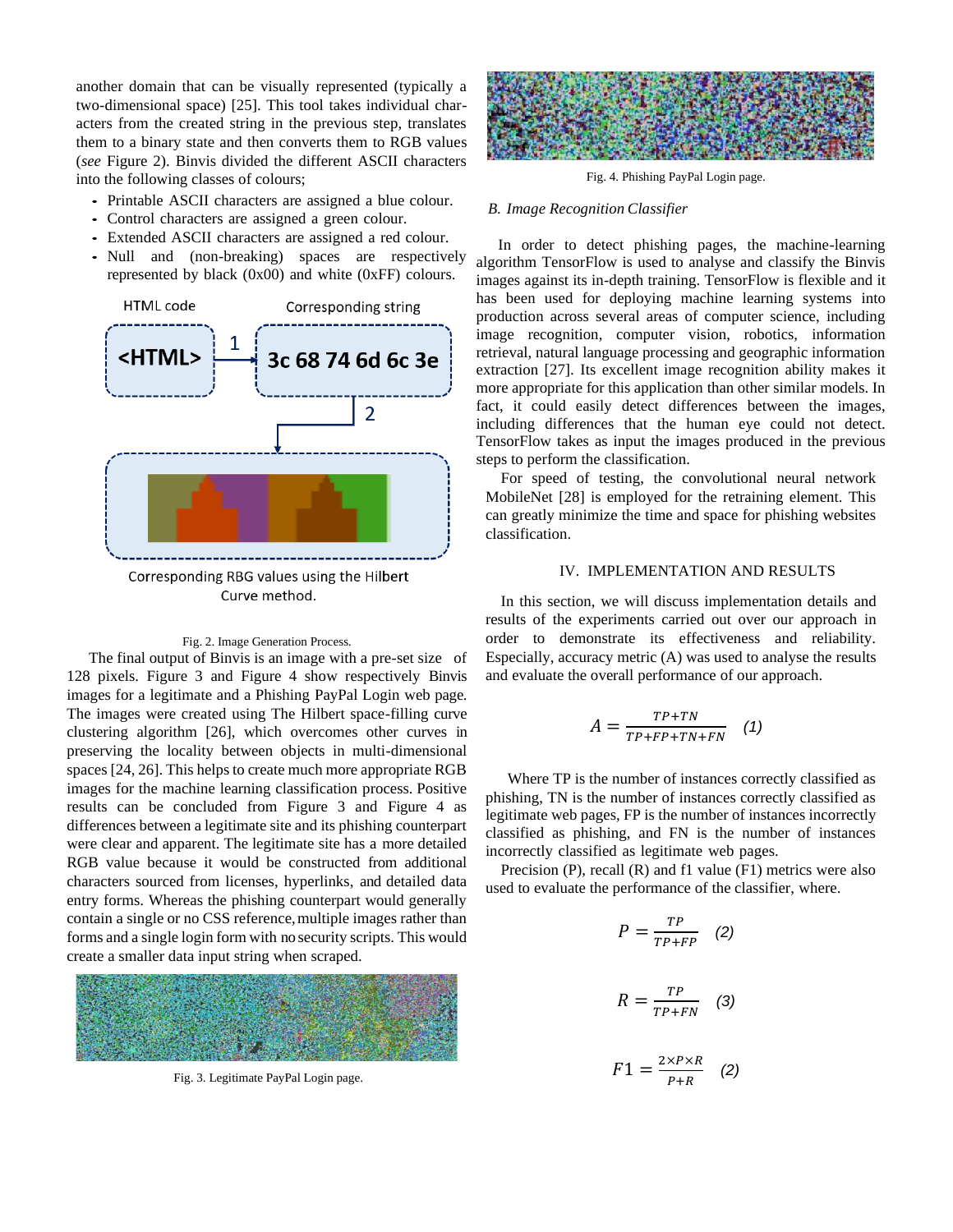#### *A. Experiment Setup*

For the initial web scraping, a python script was created by using the urllib library [29]. The script would scrape the target site source code and store it in a string format. The experiments are based on the MobileNet model on python with TensorFlow open-source library. The TensorFlow framework is deployed in a virtual machine, running on Intel Core i5 CPU, 3.80 GHz, with 8 GB memory and the Ubuntu 14.04 64 bites OS. An NVIDIA GTX 1060 GPU with 6 GB memory is used as accelerator. In the training stage, the TensorFlow algorithm was trained by 250 images per category (Legitimate and phishing web pages) with a size of 128 pixels, for 4000 training steps. The learning rate was 0.005. Every image is used multiple times through training process. As shown in Table I, the phishing websites dataset contained a mixture of 25 samples from the Bank of America PHISH, PayPal Phish, ABSA Phish, DHL TRACKING Phish and Microsoft Login Phish.

TABLE I PHISHING WEBSITES SAMPLES

| Category              | Number of samples |
|-----------------------|-------------------|
| Bank Of America PHISH | 5                 |
| PayPal Phish          | 5                 |
| <b>ABSA Phish</b>     | 5                 |
| DHL TRACKING Phish    | 5                 |
| Microsoft Login Phish | 5                 |

#### *A. Experimental results analysis*

Several tests were carried out to determine the accuracy of the proposed classifier after the addition of more samples; five tests per trained target site were carried out to evaluate the success of the detection method. Figure 5 shows the results of the final test with the most training samples that were collected being used. It is apparent from the results that the classifier has achieved high accuracy for almost all categories, in particular, the ABSA and DHL URLs, where all submitted URLs were correctly labelled as expected. The classifier achieved lower accuracy with the PayPal URLs (85.71%), however, the precision was very high (100%).

Figure 6 shows the overall results of the proposed approach, which achieved an overall detection accuracy of 94.16%, which is high and meets the required accuracy rate in practical use. The precision of the classification is also very high with a rate of 95.83%, which shows strong overall confidence in the pattern recognition process. This accuracy rate is interpreted as an acceptable and good result for phishing detection. The recall rate was lower than the precision rate (87.50%) because of the PayPal results that need further investigation in future works.



Fig. 5. Final test results by category.



Fig. 6. Overall results for the final test

#### V. CONCLUSION

Phishing has become a serious threat in online space, largely driven by evolving web, mobile, and social networking technologies. Due to the rapid spreading of new phishing websites and distributed phishing attacks, current phishing detection techniques need to be greatly enhanced to effectively combat emerging phishing attacks. In this paper, we have proposed a novel phishing detection method, leveraging multilevel artificial intelligence that uses a combination of neural network paired with a binary visualization. Using visual representation techniques allows to obtain an insight into the structural differences between legitimate and phishing web pages. From our initial experimental results, the method seems promising and being able to fast detection of phishing attacker with high accuracy. Moreover, the method learns from the misclassifications and improves its efficiency.

In the future, we plan to improve this work by the use of more samples for training and testing and utilising GPU for binary visualization and CNN classification, which will with no doubt enhance the predictive accuracy of the classifier. Furthermore, we intend to apply the proposed solution with more languages such as Russian, Greek and Chinese languages, and